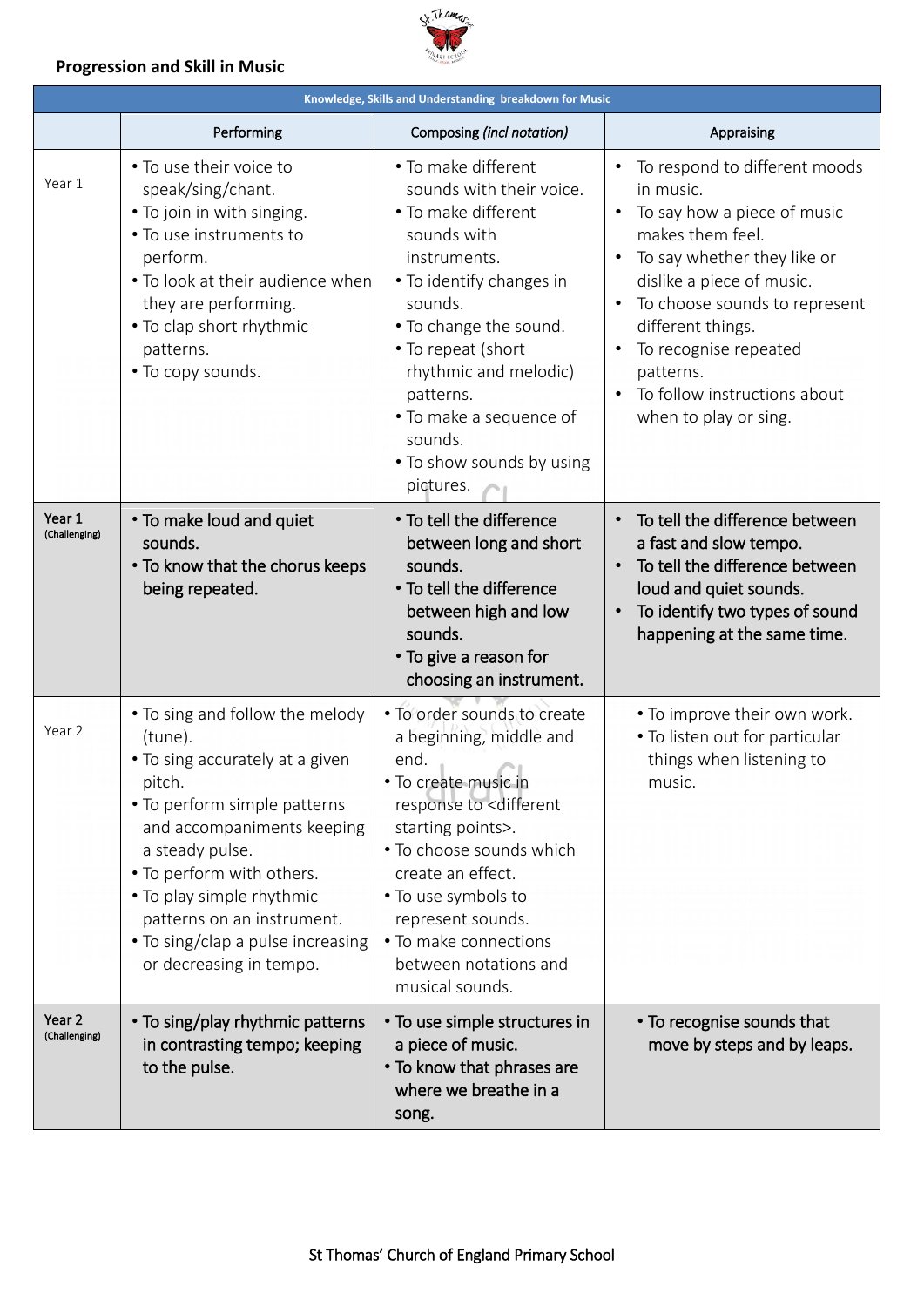

### **Progression and Skill in Music**

| Knowledge, Skills and Understanding breakdown for Music |                                                                                                                                                  |                                                                                                                                                                                                                                                                                            |                                                                                                                                                                                                                                                                                                         |  |  |
|---------------------------------------------------------|--------------------------------------------------------------------------------------------------------------------------------------------------|--------------------------------------------------------------------------------------------------------------------------------------------------------------------------------------------------------------------------------------------------------------------------------------------|---------------------------------------------------------------------------------------------------------------------------------------------------------------------------------------------------------------------------------------------------------------------------------------------------------|--|--|
|                                                         | Performing                                                                                                                                       | Composing (incl notation)                                                                                                                                                                                                                                                                  | Appraising                                                                                                                                                                                                                                                                                              |  |  |
| Year 3                                                  | • To sing in tune with<br>expression.<br>• To control their voice when<br>singing.<br>. To play clear notes on<br>instruments.                   | • To use different elements<br>in their composition.<br>• To create repeated<br>patterns with different<br>instruments.<br>• To compose melodies and<br>songs.<br>• To create<br>accompaniments for<br>tunes.<br>• To combine different<br>sounds to create a specific<br>mood or feeling. | To improve their work;<br>explaining how it has<br>improved.<br>To use musical words (the<br>elements of music) to describe<br>a piece of music and<br>compositions.<br>To use musical words to<br>describe what they like and<br>dislike.<br>To recognise the work of at<br>least one famous composer. |  |  |
| Year <sub>3</sub><br>(Challenging)                      | • To work with a partner to<br>create a piece of music using<br>more than one instrument.                                                        | • To understand metre in 2<br>and 3 beats; then 4 and 5<br>beats.<br>• To understand how the<br>use of tempo can provide<br>contrast within a piece of<br>music.                                                                                                                           | To tell whether a change is<br>gradual or sudden.<br>To identify repetition, contrasts<br>and variations.                                                                                                                                                                                               |  |  |
| Year 4                                                  | • To perform a simple part<br>rhythmically.<br>• To sing songs from memory<br>with accurate pitch.<br>• To improvise using repeated<br>patterns. | . To use notations to record<br>and interpret sequences<br>of pitches.<br>. To use standard notation.<br>• To use notations to record<br>compositions in a small<br>group or on their own.<br>• To use their notation in a<br>performance.                                                 | To explain the place of silence<br>$\bullet$<br>and say what effect it has.<br>To start to identify the<br>character of a piece of music.<br>To describe and identify the<br>different purposes of music.<br>To begin to identify with the<br>style of work of Beethoven,<br>Mozart and Elgar.          |  |  |
| Year 4<br>(Challenging)                                 | • To use selected pitches<br>simultaneously to produce<br>simple harmony.                                                                        | • To explore and use sets of<br>pitches, e.g. 4 or 5 note<br>scales.<br>• To show how they can use<br>dynamics to provide<br>contrast.                                                                                                                                                     | To identify how a change in<br>timbre can change the effect of<br>a piece of music.                                                                                                                                                                                                                     |  |  |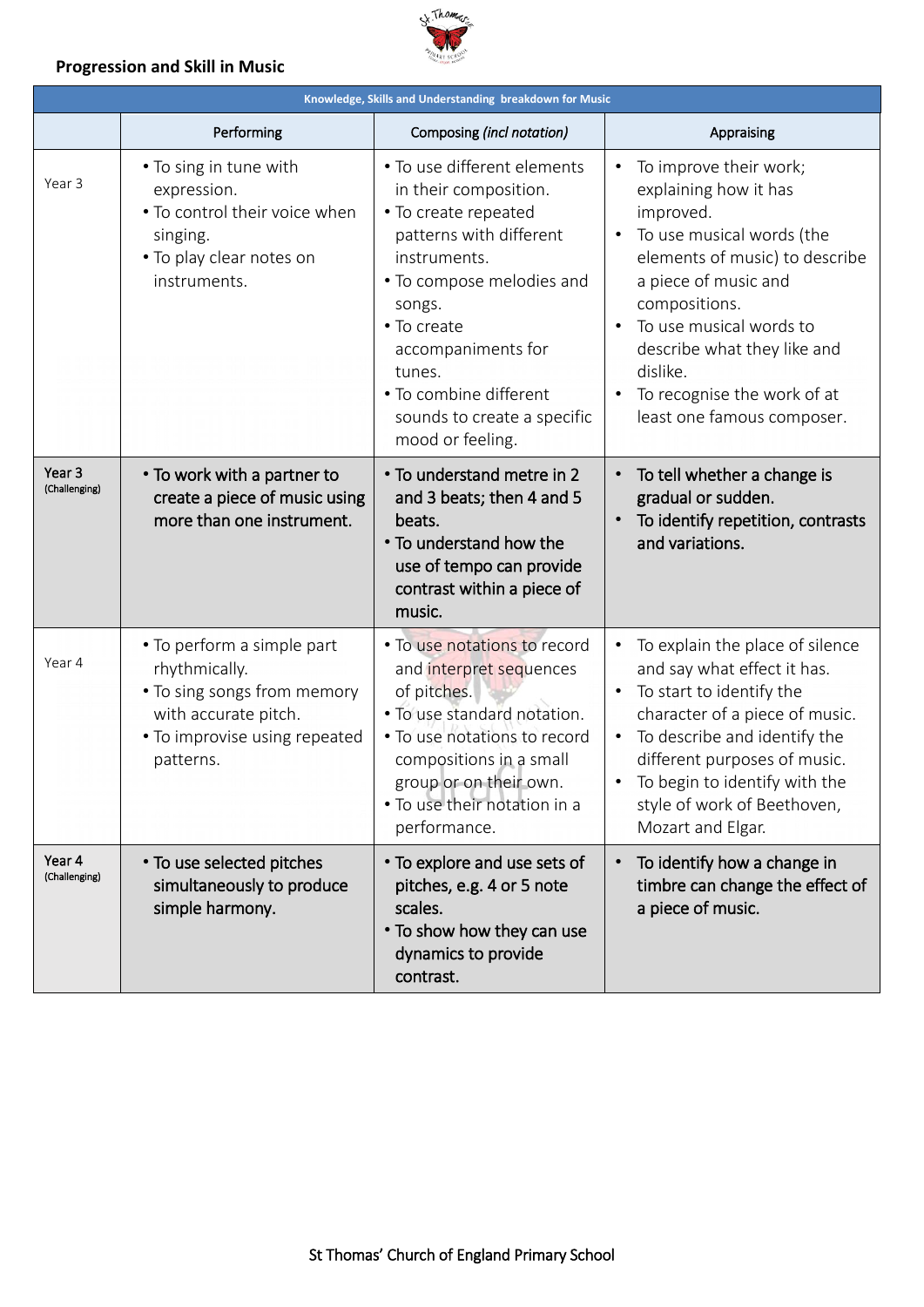### **Progression and Skill in Music**



| Knowledge, Skills and Understanding breakdown for Music |                                                                                                                                                                                                                                                                                                                                                                                                                                          |                                                                                                                                                                                                                                                                                                                                                                 |                                                                                                                                                                                                                                                                                                                                                                      |  |  |  |
|---------------------------------------------------------|------------------------------------------------------------------------------------------------------------------------------------------------------------------------------------------------------------------------------------------------------------------------------------------------------------------------------------------------------------------------------------------------------------------------------------------|-----------------------------------------------------------------------------------------------------------------------------------------------------------------------------------------------------------------------------------------------------------------------------------------------------------------------------------------------------------------|----------------------------------------------------------------------------------------------------------------------------------------------------------------------------------------------------------------------------------------------------------------------------------------------------------------------------------------------------------------------|--|--|--|
|                                                         | Performing                                                                                                                                                                                                                                                                                                                                                                                                                               | Composing (incl notation)                                                                                                                                                                                                                                                                                                                                       | Appraising                                                                                                                                                                                                                                                                                                                                                           |  |  |  |
| Year 5                                                  | • To breathe in the correct place<br>when singing.<br>• To sing and use their<br>understanding of meaning to<br>add expression.<br>. To maintain their part whilst<br>others are performing their<br>part.<br>• To perform 'by ear' and from<br>simple notations.<br>• To improvise within a group<br>using melodic and rhythmic<br>phrases.<br>• To recognise and use basic<br>structural forms e.g. rounds,<br>variations, rondo form. | • To change sounds or<br>organise them differently<br>to change the effect.<br>• To compose music which<br>meets specific criteria.<br>• To use their notations to<br>record groups of pitches<br>(chords).<br>• To use a music diary to<br>record aspects of the<br>composition process.<br>• To choose the most<br>appropriate tempo for a<br>piece of music. | • To describe, compare and<br>evaluate music using musical<br>vocabulary.<br>. To explain why they think their<br>music is successful or<br>unsuccessful.<br>• To suggest improvements to<br>their own or others' work.<br>• To choose the most appropriate<br>tempo for a piece of music.<br>• To contrast the work of famous<br>composers and show<br>preferences. |  |  |  |
| Year <sub>5</sub><br>(Challenging)                      | • To use pitches simultaneously to<br>produce harmony by building up<br>simple chords.<br>• To devise and play a repeated<br>sequence of pitches on a tuned<br>instrument to accompany a<br>song.                                                                                                                                                                                                                                        | • To understand the relation<br>between pulse and<br>syncopated patterns.<br>• To identify (and use) how<br>patterns of repetitions,<br>contrasts and variations<br>can be organised to give<br>structure to a melody,<br>rhythm, dynamic and<br>timbre.                                                                                                        | • To explain how tempo changes<br>the character of music.<br>• To identify where a gradual<br>change in dynamics has helped to<br>shape a phrase of music.                                                                                                                                                                                                           |  |  |  |
| Year 6                                                  | . To sing a harmony part<br>confidently and accurately.<br>• To perform parts from memory.<br>• To perform using notations.<br>. To take the lead in a<br>performance.<br>. To take on a solo part.<br>• To provide rhythmic support.                                                                                                                                                                                                    | • To use a variety of<br>different musical devices in<br>their composition. (incl<br>melody, rhythms and<br>chords)<br>• To recognise that different<br>forms of notation serve<br>different purposes.<br>• To use different forms of<br>notation.<br>• To combine groups of<br>beats.                                                                          | • To refine and improve their work.<br>. To evaluate how the venue,<br>occasion and purpose affects the<br>way a piece of music is created.<br>• To analyse features within<br>different pieces of music.<br>• To compare and contrast the<br>impact that different composers<br>from different times will have<br>had on the people of the time.                    |  |  |  |
| Year <sub>6</sub><br>(Challenging)                      | • To perform a piece of music<br>which contains two (or more)<br>distinct melodic or rhythmic<br>parts, knowing how the parts<br>will fit together.                                                                                                                                                                                                                                                                                      | • To show how a small<br>change of tempo can make<br>a piece of music more<br>effective.<br>• To use the full range of<br>chromatic pitches to build<br>up chords, melodic lines<br>and bass lines.                                                                                                                                                             | • To appraise the introductions,<br>interludes and endings for songs<br>and compositions they have<br>created.                                                                                                                                                                                                                                                       |  |  |  |